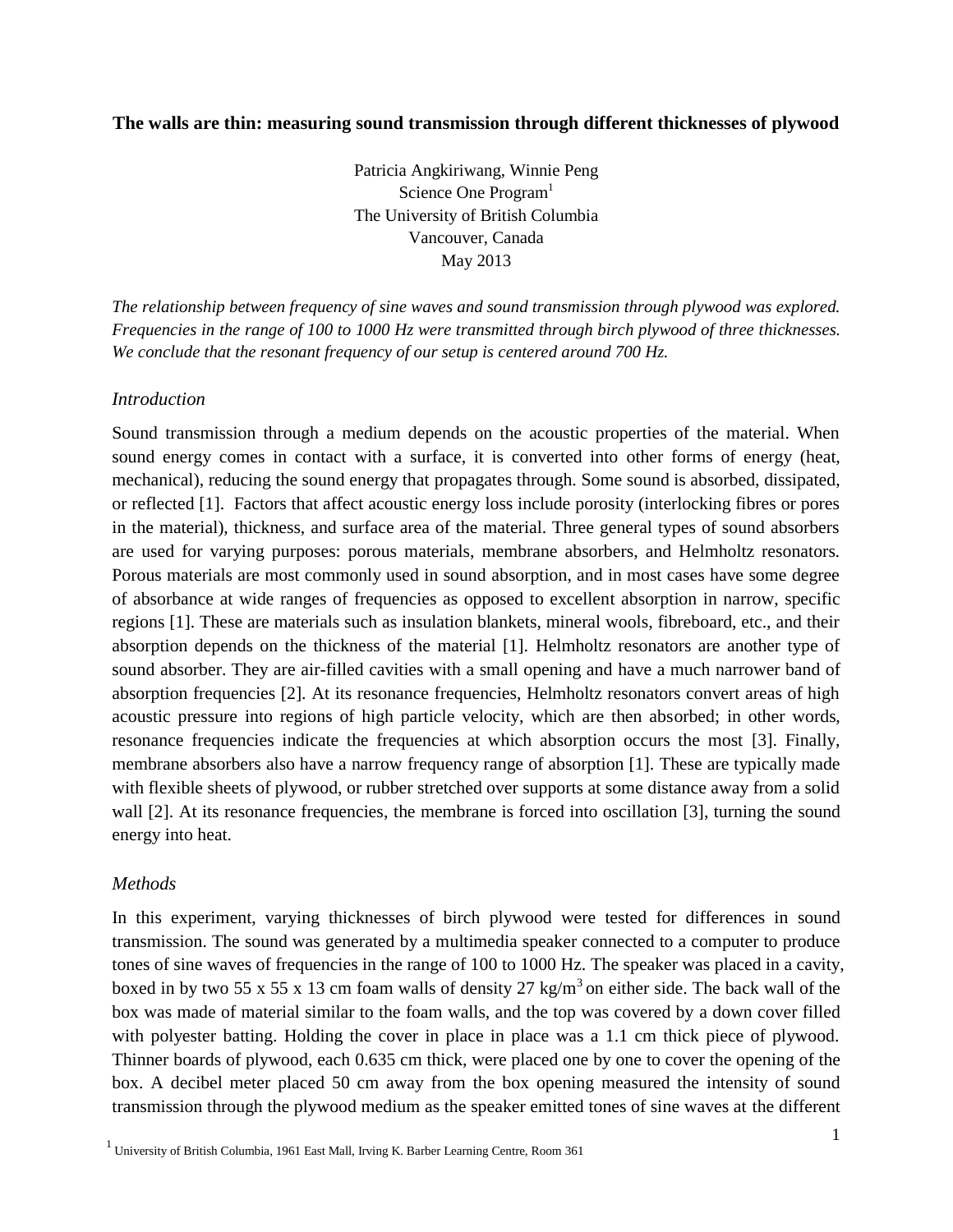frequencies. A control of no plywood was used as a basis of comparison. Five trials were conducted with measurements taken at 50 Hz intervals. Additional measurements were taken around 700 Hz, for example at 675 and 725 Hz.

#### *A note on our measurements*

Sound intensities are typically scaled logarithmically and are measured in decibels, where

1dB = 10 dB log 
$$
\left(\frac{l}{l_0}\right)
$$
,  $l_0 = 1 \times 10^{-12} \text{ W/m}^2$ .

*I* indicates the sound intensity, and  $I_0$  is a reference intensity indicating the limit of sensitivity of the human ear. A decibel reading of zero indicates the human threshold of hearing. Our decibel meter expressed the sound intensity readings in dBC, decibels that are measured through a C-contour filter. This means that sound levels measured (dB) at very low and high frequencies were scaled down by the decibel meter to yield a value in dBC [4]. However, this adjustment is inconsequential for our experiment since sound level measurements in our frequency range of 100 to 1000 Hz are essentially unaffected by this filter. That is, for our measurements we assume that  $1$  dBC =  $1$  dB.

#### *Discussion of Results*

We obtained the difference between sound intensities measured with and without the plywood barrier. The results from our five trials were averaged to yield Figure 1 below, a graph of sound transmission loss (dB) plotted against frequency (Hz).



Figure 1. Sound transmission loss at various frequencies, in decibels (10 dB  $log_{10}(I_1/I_2)$ ), where  $I_2$  is intensity with plywood barrier, and  $I<sub>I</sub>$  is the control).

In most cases, there is least transmission in sound through three sheets of plywood and most transmission in sound through one sheet. In all three cases, there is no clear trend in sound transmission loss with respect to frequency.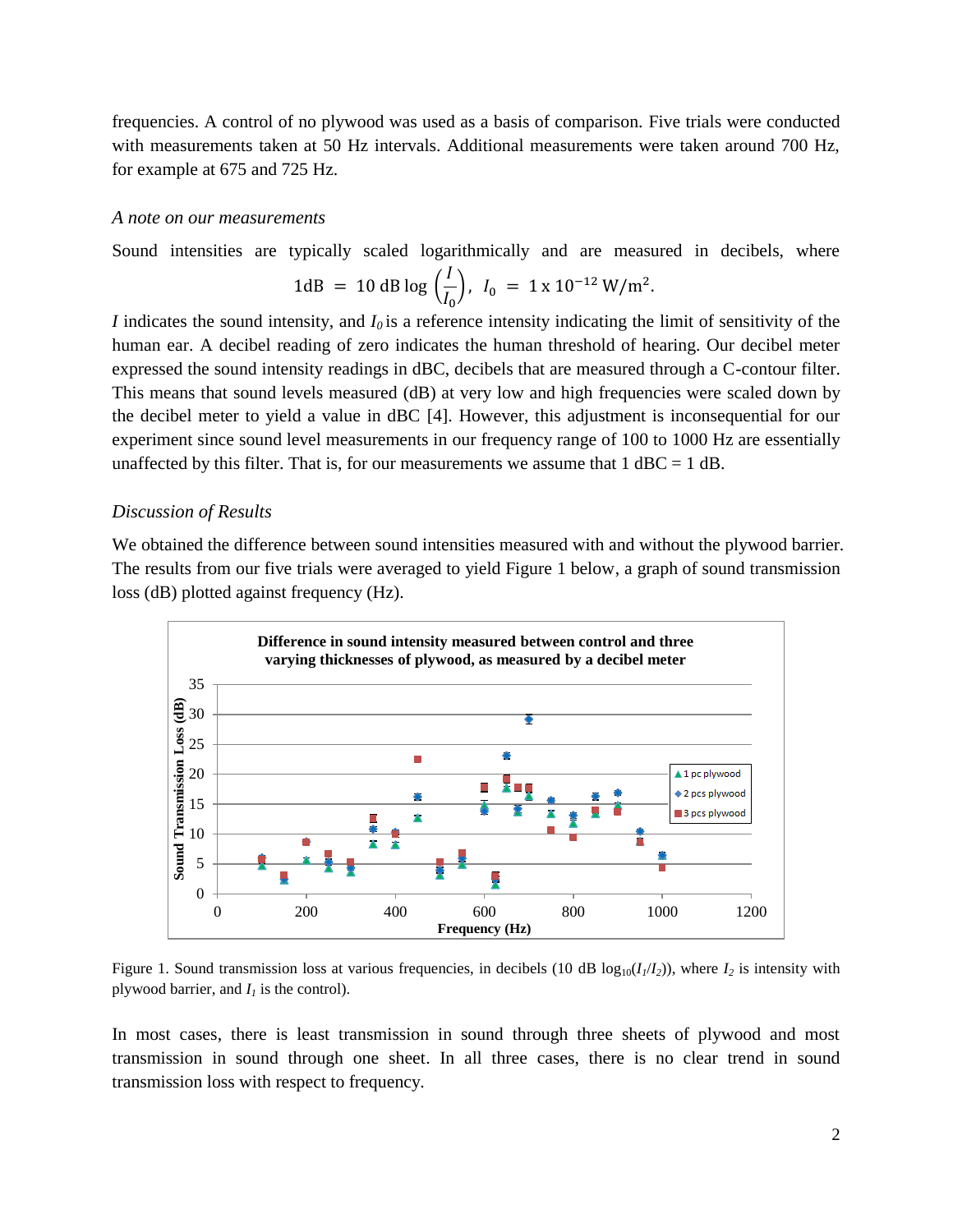However, an interesting phenomenon occurs when we plot sound transmission loss (dB) divided by the sound intensity of the control  $(W/m^2)$ , as in the following formula,

$$
T = \frac{10 \log \left(\frac{l_1}{l_2}\right)}{l_1}
$$

where  $I_2$  denotes sound intensity with plywood barrier (W/m<sup>2</sup>) and  $I_1$  denotes sound intensity without plywood barrier (W/m<sup>2</sup>). The numerator here represents sound transmission loss (dB). We will call this coefficient *T* the Transmission Loss Index, with implied units  $dB \cdot m^2/W$ .



Figure 2. Sound transmission loss at various frequencies through 0.635 cm plywood (dB), divided by the sound intensity of the control  $(W/m^2)$ .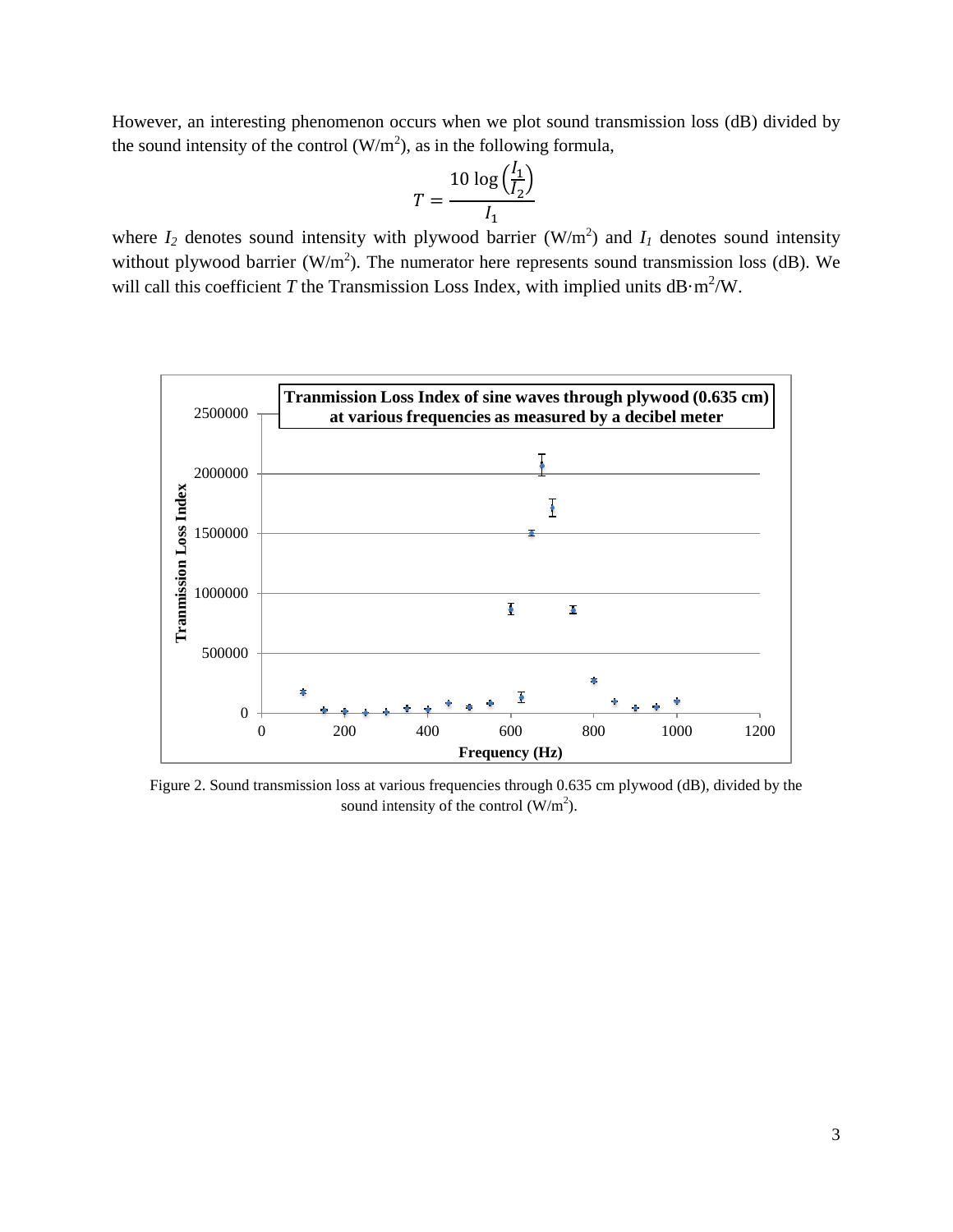

Figure 3. Sound transmission loss at various frequencies through 1.27 cm plywood (dB), divided by the sound intensity of the control  $(W/m^2)$ .



Figure 4. Sound transmission at various frequencies through 1.905 cm plywood, divided by the sound intensity of the control  $(W/m^2)$ .

Figures 2, 3, and 4 show a region of roughly 600 to 800 Hz of higher transmission loss through the plywood, consistent in all three thicknesses.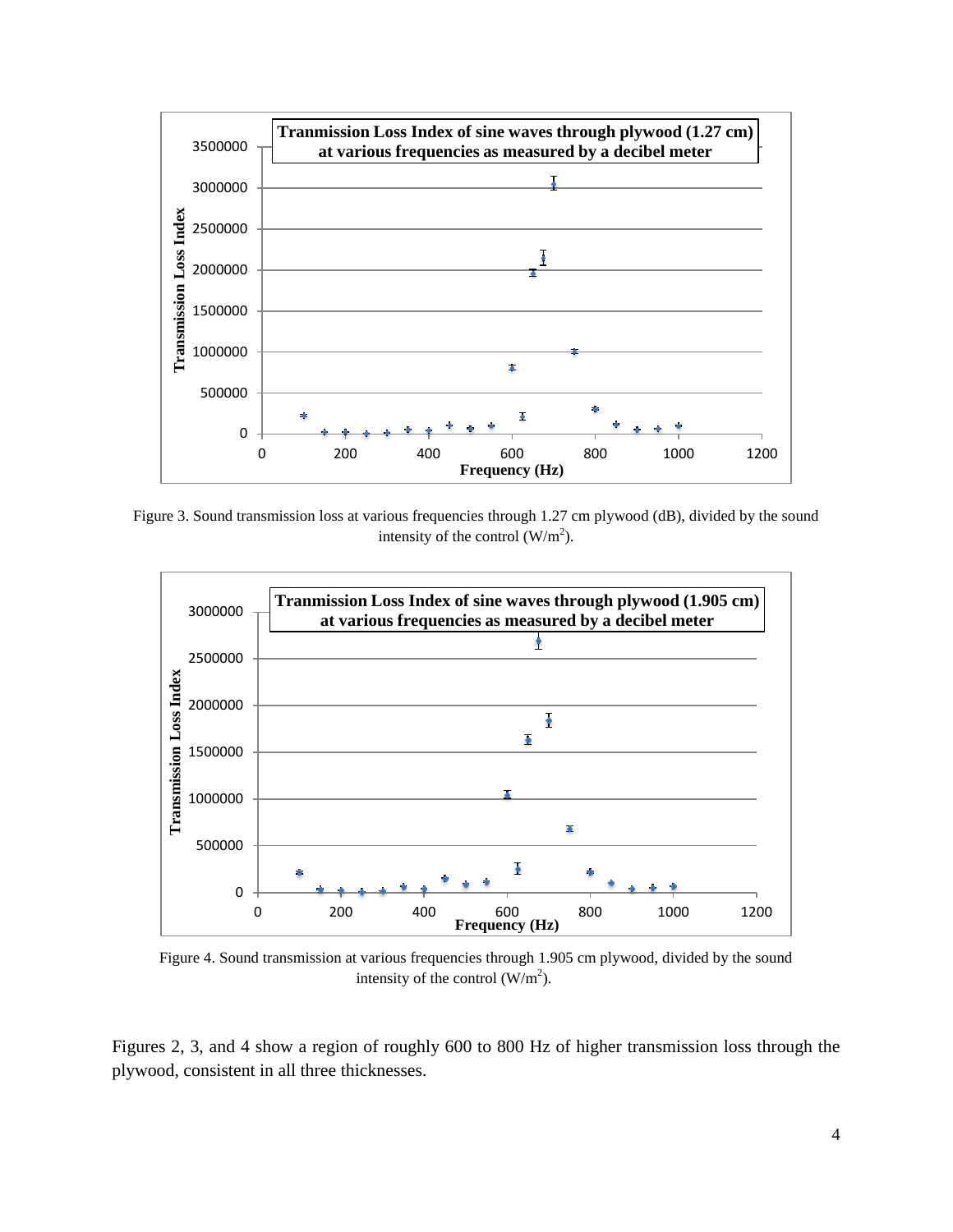If transmission loss through plywood were frequency independent, the graphs of Transmission Loss Index in Figures 2, 3, and 4 would be horizontal lines, assuming constant sound intensity output by the speaker. However, this is not the case. A positive spike in the Transmission Loss Index implies a particular frequency range in which the plywood material is especially absorbent. This range appears to be centered around 700 Hz. We deduce that these peaks in absorption occur because our apparatus forms a membrane or Helmholtz resonator with resonant frequency centered around 700 Hz. Further investigation is needed to determine the type of resonance occurring. One possibility is that the resonance may have occurred due to the construction of our setup. Upon a closer look, we found that our setup resembles a Helmholtz resonator, which consists of a cavity of air with a small opening.

## *Sources of error*

The greatest source of error in our experiment was our inability to keep the sound intensity output constant. At certain frequency ranges, a speaker will consume less current and decrease the output intensity [6]. In addition, the multimedia speaker used was designed to soften or strengthen sound intensities at specific frequencies so as to best fit within the comfort range of the human ear. To account for this possible source of error, we conducted a side experiment in an attempt to keep sound intensity constant: we adjusted the volume at each frequency until the decibel meter read 69.5 dB, and recorded the sound transmission after adding 1, 2, and then 3 pieces of plywood. However, we found that restricting the decibel meter reading even to an intensity of  $69.5 \pm 0.2$  dB was difficult. Given better equipment, we may have been able to keep intensity constant, which we predict would improve the accuracy of our experiment.

Additionally, although initial measurements of surrounding noise indicated that the experiment was conducted under relatively constant conditions  $(30 \pm 0.5 \text{ dB})$ , a completely soundproof room would have eliminated uncertainty by allowing the decibel meter to pick up only sound emitted by the speaker. Fluctuations in ambient noise between readings may have been picked up by the decibel meter and affected our data.

Finally, better insulating materials in the construction of the setup may have resulted in more accurate results. Sound reflection and transmission through the foam walls certainly affected our data. However, our methods account for imperfect insulating materials, so this factor may have dulled, but would not have skewed, our data.

# *Concluding remarks*

It was found that the birch plywood in our setup absorbed more sound within a particular frequency range centered around 700 Hz. This is plausibly due to resonance effects.